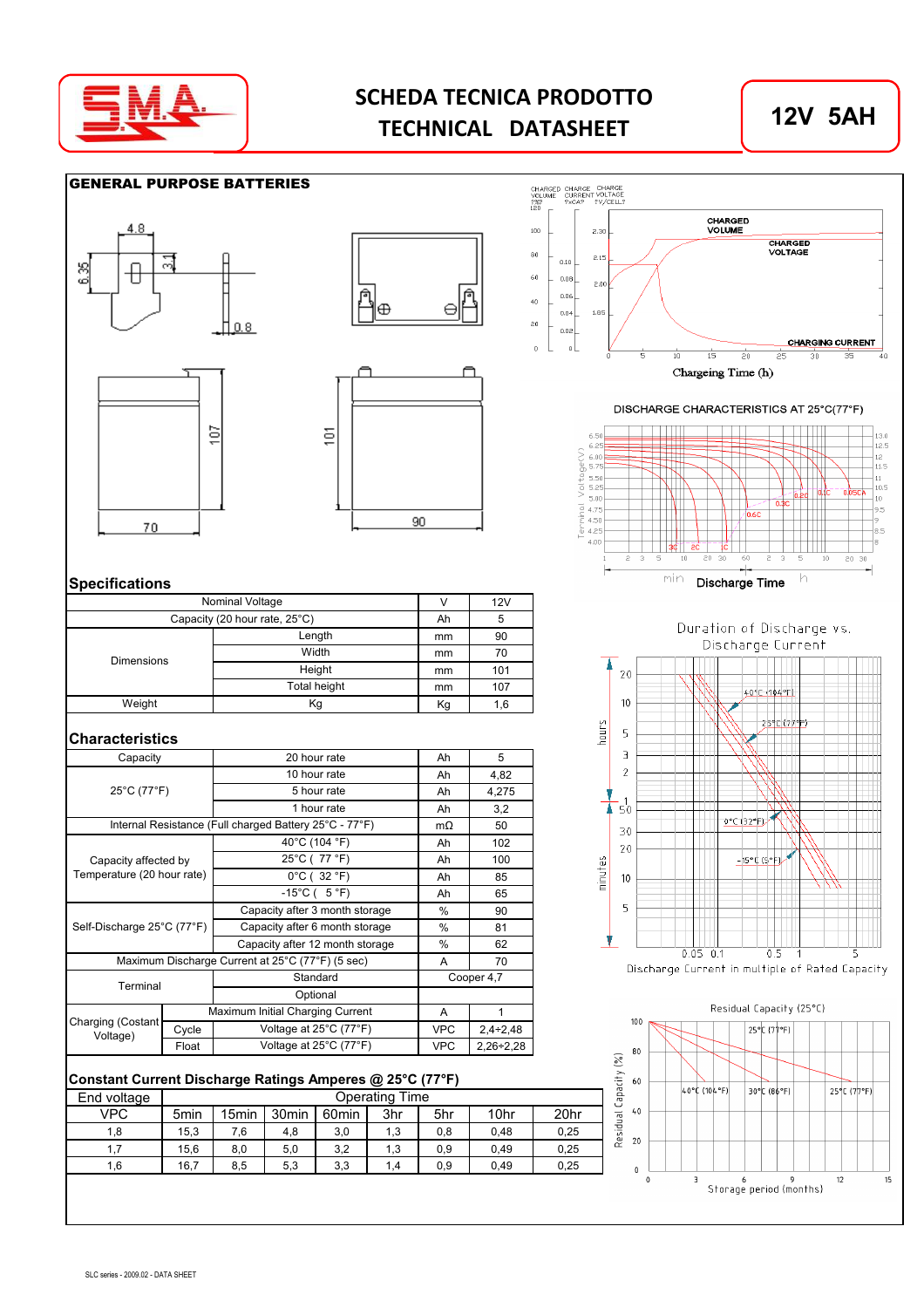## **Constant Power Discharge Watts Per Cell @ 25°C (77°F)**

| End voltage |       |                   |                   | ັ                 | $\sim$ $\sim$ $\sim$ $\sim$ $\sim$ |                   | <b>Operating Time</b> |       |      |      |      |      |
|-------------|-------|-------------------|-------------------|-------------------|------------------------------------|-------------------|-----------------------|-------|------|------|------|------|
| <b>VPC</b>  | 5min  | 10 <sub>min</sub> | 15 <sub>min</sub> | 30 <sub>min</sub> | 45min                              | 60 <sub>min</sub> | 2hr                   | 3hr   | 5hr  | 10hr | 12hr | 20hr |
| 1,75        | 31,4  | 20,5              | 15,6              | 10,4              | 7,7                                | 6,29              | 3,46                  | 2,44  | 1,59 | 0,86 |      |      |
| 1,7         | 32,9  | 21,4              | 16,4              | 10,7              | 7,9                                | 6,36              | 3,46                  | 2,44  | 1,59 | 0,86 |      |      |
| 1,67        | 34,3  | 22,1              | 16,9              | 10,9              | 8,1                                | 6,43              | 3.46                  | 2,44  | 1,59 | 0,86 |      |      |
| 1,6         | 35,7  | 22,9              | 17,6              | 11,1              | 8,4                                | 6,57              | 3,46                  | 2,44  | 1.59 | 0.86 |      |      |
|             |       |                   |                   |                   |                                    |                   |                       |       |      |      |      |      |
|             | 0,71  | 0,75              | 0,76              | 0,69              | 0,68                               | 0,67              | 0,66                  | 0,65  | 0,68 | 0,69 |      |      |
| 1,67        | 24,50 | 16.60             | 12.80             | 7,50              | 5.50                               | 4,30              | 2,27                  | 1,59  | 1,09 | 0,59 |      |      |
|             | 23,00 | 15,70             | 12,10             | 7,20              | 5,30                               | 4,30              | 2,32                  | 1,59  | 1,09 | 0,59 |      |      |
|             | 32,20 | 20.90             | 16.00             | 10.50             | 7.80                               | 6,43              | 3,53                  | 2,44  | 1,59 | 0,86 |      |      |
|             | 0,94  | 0,95              | 0,95              | 0,96              | 0,96                               | 1,00              | 1,02                  | 1,00  | 1,00 | 1,00 |      |      |
|             |       | 5                 | 10                | 15                | 30                                 | 45                | 60                    | 120   | 180  | 300  | 600  |      |
|             | 7,0   | 44.1              | 31,8              | 23,7              | 15,3                               | 11.3              | 9,2                   | 4,8   | 3,4  | 2,1  | 1,0  |      |
|             | 7,2   | 45.4              | 32.7              | 24.4              | 15.7                               | 11.6              | 9,46                  | 5,45  | 3,95 | 2,5  | 1,28 |      |
|             | 9,0   | 56,7              | 40.9              | 30,5              | 19,6                               | 14,6              | 11,8                  | 6,7   | 4,8  | 3    | 1,55 |      |
|             | 12,0  | 75,6              | 54,5              | 40,6              | 26,2                               | 19,4              | 15,8                  | 9,00  | 6,00 | 4,00 | 2,00 |      |
|             | 18,0  | 113,4             | 81,7              | 61                | 39,3                               | 29,1              | 23,7                  | 12,56 | 8,58 | 5,33 | 2,66 |      |
|             | 24,0  | 151,2             | 108,9             | 81,3              | 52,4                               | 38,8              | 31,5                  | 18,6  | 13,4 | 8,8  | 4,4  |      |
|             | 26,0  | 163,8             | 118,0             | 88,1              | 56,7                               | 42,1              | 34,2                  | 20,1  | 14,5 | 9,5  | 4,8  |      |
|             | 38,0  | 215,8             | 158,9             | 124,5             | 75,6                               | 56,4              | 45,6                  | 26,4  | 18,6 | 12,7 | 6,6  |      |
|             | 40,0  | 227,2             | 167.3             | 131.1             | 79,5                               | 59.3              | 48,0                  | 27,8  | 19,5 | 13,3 | 7,0  |      |
|             | 45,0  | 255,6             | 188.2             | 147,5             | 89,5                               | 66.8              | 54,0                  | 31,3  | 22,0 | 15,0 | 7,9  |      |
|             | 50,0  | 284,0             | 209,1             | 163,8             | 99,4                               | 74,2              | 60,0                  | 37,1  | 26,0 | 17,8 | 9,5  |      |
|             | 55,0  | 312,4             | 230.0             | 180,2             | 109,4                              | 81,6              | 66,0                  | 41,6  | 29,0 | 19,5 | 10,5 |      |

| VPC  | ັ    | 10   | 15   | 30   | 45   | 60   | 120  | 180  | 300  | 600  | 720 | 1200 |
|------|------|------|------|------|------|------|------|------|------|------|-----|------|
| 1,75 | 31,4 | 20,5 | 15,6 | 10,4 | 7.71 | 6,29 | 3,46 | 2,44 | .,59 | 0,86 |     |      |
| 1,70 | 32,9 | 21,4 | 16,4 | 10,7 | 7,86 | 6,36 | 3,46 | 2,44 | ,59  | 0.86 |     |      |
| 1,67 | 34,3 | 22,1 | 16,9 | 10,9 | 8,07 | 6,43 | 3,46 | 2,44 | , 59 | 0,86 |     |      |
| 1,60 | 35,7 | 22,9 | 17,6 | 11.1 | 8,36 | 6,57 | 3,46 | 2,44 | , 59 | 0,86 |     |      |